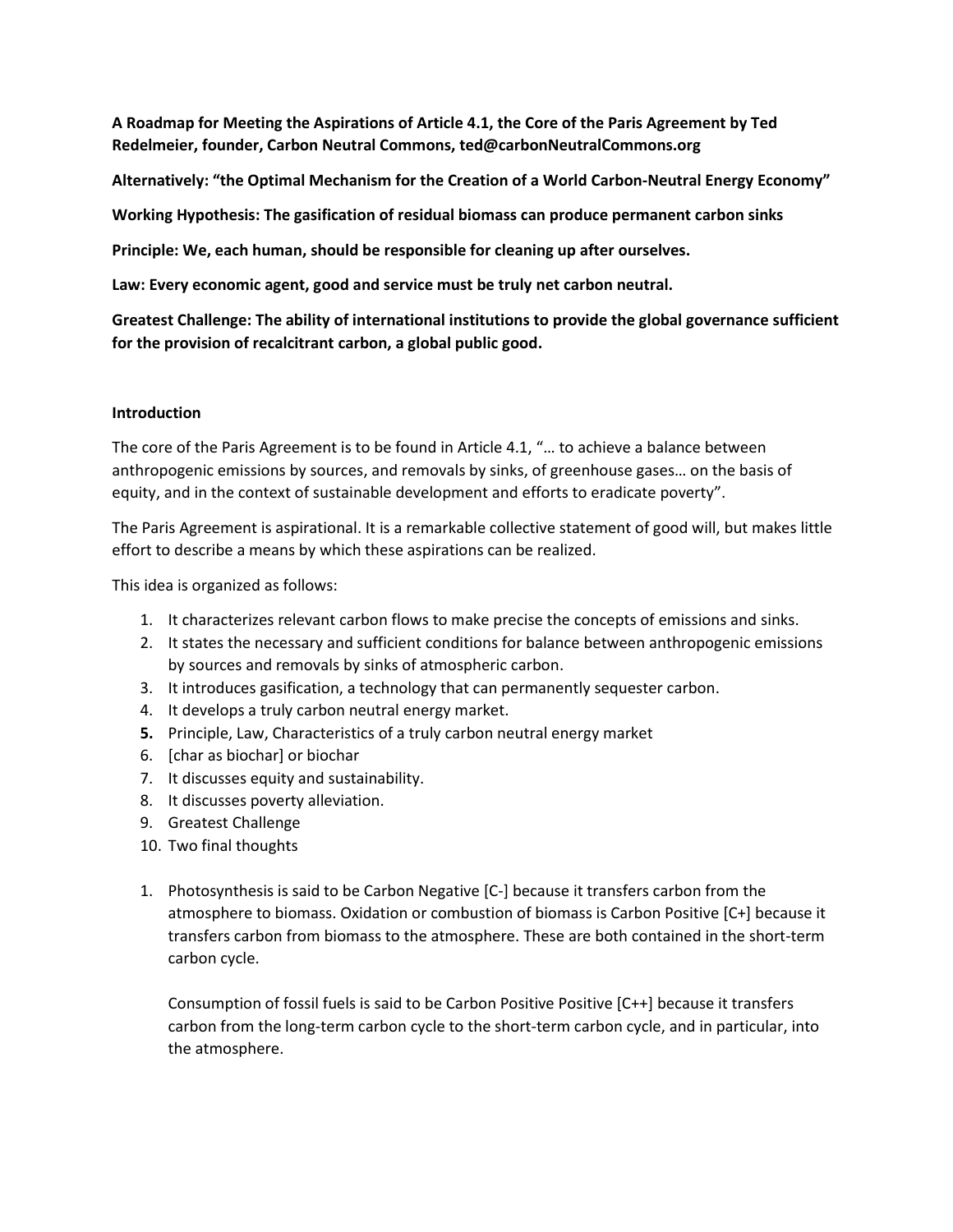In the language of the Paris Agreement, the current [C+] and [C++] flows of carbon are emissions, and [C-] is a sink. Unlike the Paris Agreement, this idea differentiates between long and short-term emissions and sinks.

A long-term sink is necessary but not sufficient to achieve balance between anthropogenic emissions and sinks of carbon. This long-term sink is permanently sequestered carbon, alternatively Carbon Negative Negative [C--].



The Relevant Carbon Flows

In the above illustration m, n, s and t are the orders of magnitude of their associated carbon flow variables:  $m[{\text{C-}}]$ ,  $n[{\text{C-}}]$ ,  $s[{\text{C++}}]$  and  $t[{\text{C--}}]$ .

- 2. The necessary and sufficient conditions for balance between anthropogenic emissions by sources and removals by sinks are that  $n = m + t$  and  $s = t$ .
- 3. Gasification is the heating of a feedstock in an oxygen limited environment. It is a mature technology. The output of gasification is some combination of solids, liquids and gases.

Gasification today is large scale coal based and produces gaseous synfuels. There are economic incentives to produce these [C++] products.

Biomass may be gasified and optimized for the production of solid char for carbon sequestration. The carbon becomes about  $3/4$  [C+] and  $1/4$  [C--], that is 4 [C-] => 3 [C+] + 1 [C--]. This expression may be interpreted as 4 units of carbon in biomass (the product of photosynthesis), when gasified, may produce 3 units of atmospheric carbon (renewable energy) and one unit of permanently sequestered carbon. There are no economic incentives to sequester carbon, no industry to develop technology to gasify biomass and sequester carbon. In the Philippines I have been involved in the development of prototype technology for this purpose.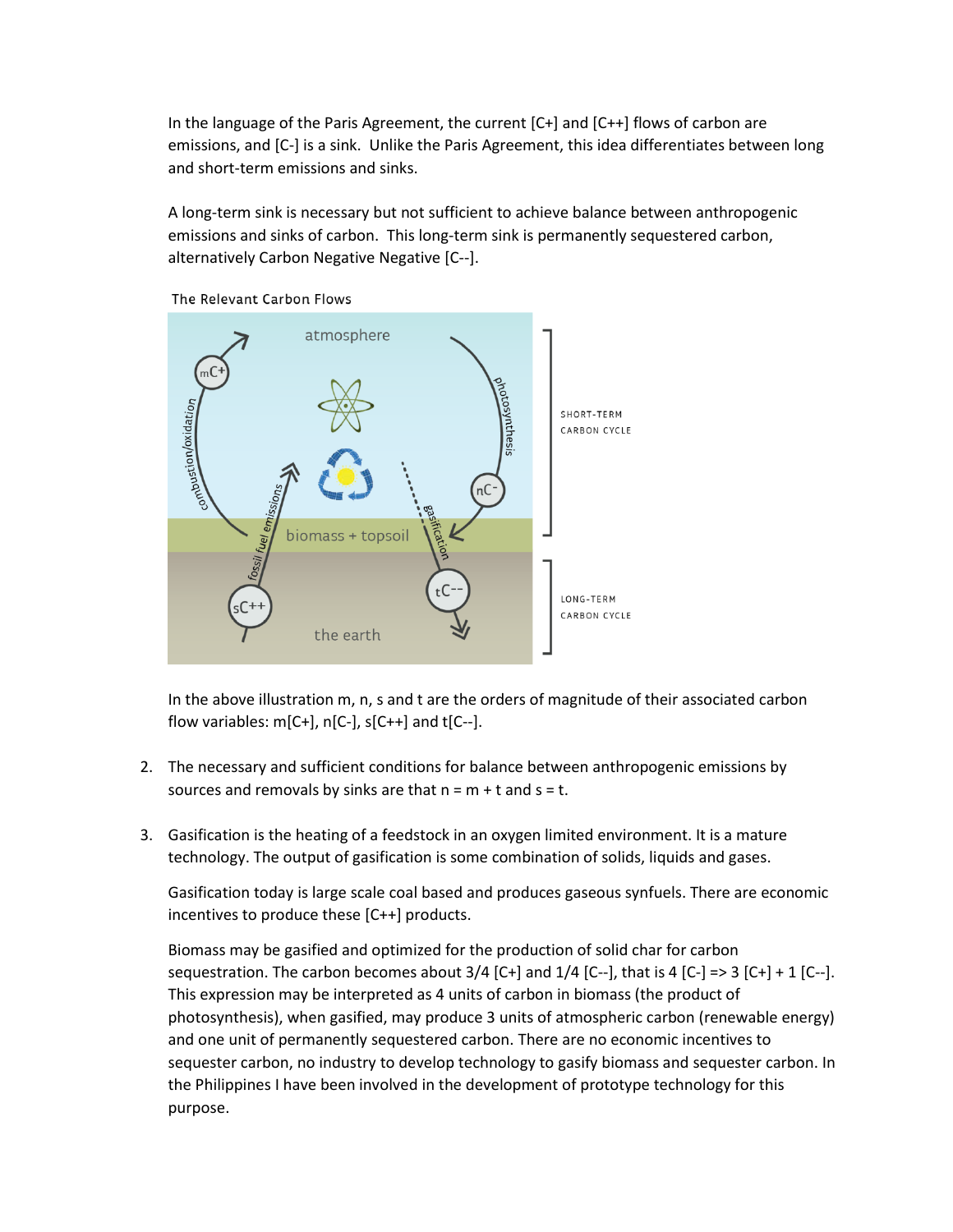There may be other technologies that can produce long term sequestered carbon.

- 4. A market for truly carbon neutral energy may be developed by first categorizing energy in accordance with three associated carbon flows.
	- a. Inherently carbon neutral energy has no associated carbon flows.
	- b. Energy that comes from within the short-term carbon cycle,  $m[CE]$  and  $n[C-]$ , and
	- c. Energy that transfers carbon between the long and short-term carbon cycles s[C++] and t[C--].

Truly carbon neutral energy means that collectively  $n = m + t$  and  $s = t$ . Currently  $m > n$  and  $s \gg t = 0$ .

The following table contains the percentages of these categories in 2015 (International Energy Agency statistics) and those that would exist in a truly carbon neutral energy market.

| Category of<br>Energy | <b>Primary Sources of</b><br>Energy |       | Proportions in 2015 (IEA Key<br><b>World Energy Statistics 2016)</b> | Algebra<br>percentages for<br>sources of<br>energy <sup>1</sup> | Proportions in a truly<br>Carbon neutral energy<br>economy, per section 6 |             |
|-----------------------|-------------------------------------|-------|----------------------------------------------------------------------|-----------------------------------------------------------------|---------------------------------------------------------------------------|-------------|
| Inherently            | Nuclear, Hydro Electric,            | 8.6%  | No carbon flow                                                       | $(100 - 4s)\%$                                                  | $70 - 80%$                                                                | No carbol   |
| carbon<br>neutral     | Wind, Solar                         |       |                                                                      |                                                                 |                                                                           | flow        |
| Within the            | Gasification/Gasification           | 10.3% | m > n                                                                | 3s%                                                             | $15 - 20%$                                                                | $n = m + t$ |
| short-term            | of Biomass and                      |       |                                                                      |                                                                 |                                                                           |             |
| carbon cycle          | municipal solid waste               |       |                                                                      |                                                                 |                                                                           |             |
| Between the           | Oil, Coal, Natural Gas,             | 81.1% | $s \gg t = 0$                                                        | $S\%$                                                           | $5 - 7%$                                                                  | $s = t$     |
| long and              | Gasification of residual            |       |                                                                      |                                                                 |                                                                           |             |
| short-term            | crop and forestry                   |       |                                                                      |                                                                 |                                                                           |             |
| carbon                | biomass and municipal               |       |                                                                      |                                                                 |                                                                           |             |
| cycles                | solid waste                         |       |                                                                      |                                                                 |                                                                           |             |

| Table 1 - Proportions of energy types in a carbon neutral economy |  |  |  |  |  |
|-------------------------------------------------------------------|--|--|--|--|--|
|-------------------------------------------------------------------|--|--|--|--|--|

**5.** Principle, Law, Characteristics of the truly carbon neutral energy market:

The single principle that each human needs to be responsible for cleaning up after him/her self must become the law that

## **Every economic agent, good and service must be truly net carbon neutral.**

l <sup>1</sup> Assume the relationship  $4[C-]$  =>  $3[C+] + 1[C-]$ . Since in balance s =t,. m = 3s, n = 4s. the quantity of fossil fuel energy is s%, the quantity of energy from the short term carbon cycle is 3s% and the quantity of inherently carbon neutral energy is  $(100 - 4s)$ %. Then  $0 \le s \le 25$ . If  $s = 0$ , all energy will come from inherently carbon neutral energy. If s = 25, then no energy will be inherently carbon neutral, 25% fossil fuel and 75% from the short term carbon cycle. But in this case we effectively "turn the entire planet into an energy feedstock plantation. A reasonable figure (to be investigated) would suggest that s is between 5 and 7%.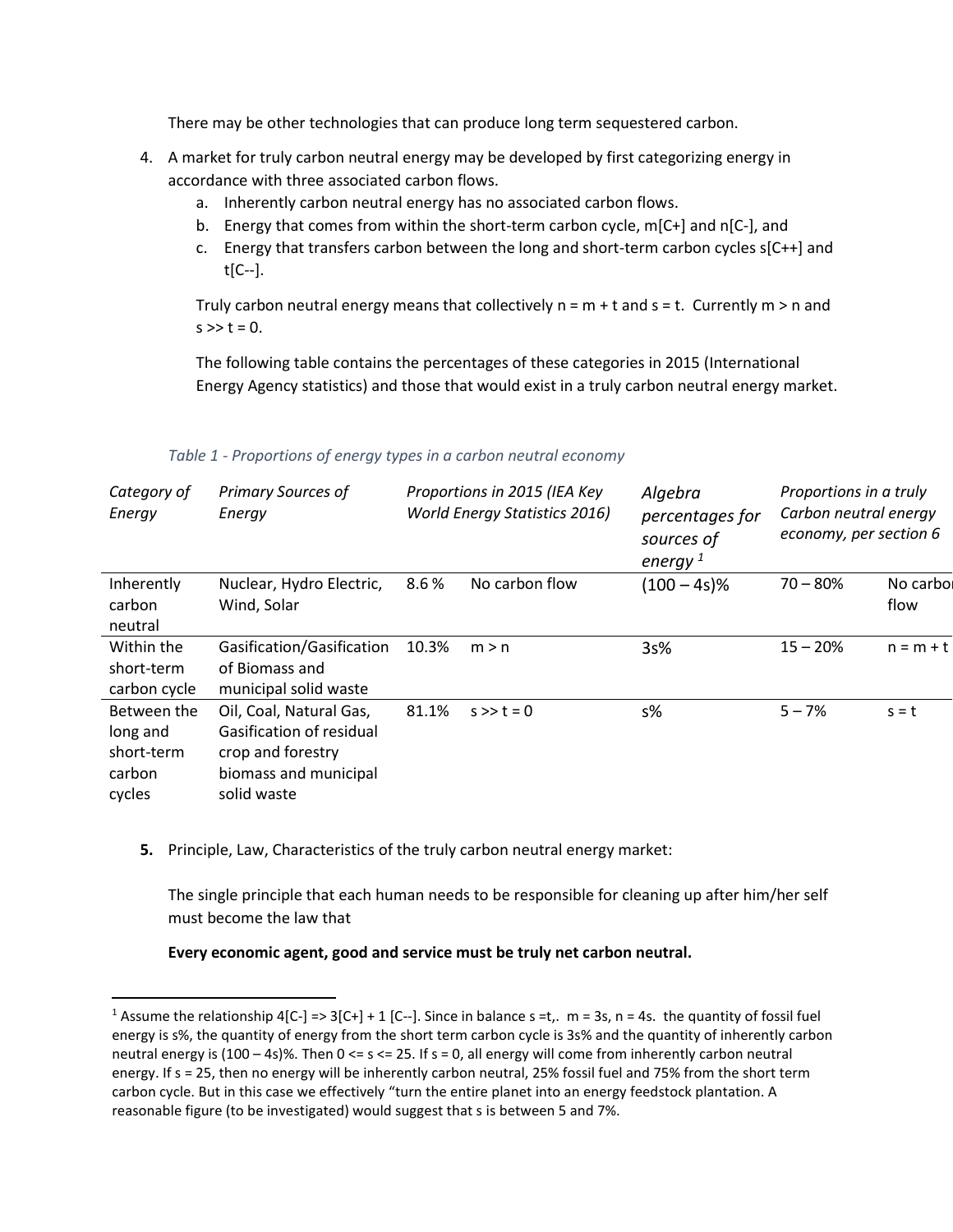Implicit subsidies exist when the values m-n and s-t are greater than zero and are measures of the negative externalities which characterize current energy markets. They no longer exist when  $n = m + t$  and  $s = t$ . The price for this will be determined by the market for  $[C-]$ . The number of atoms of carbon that this market must sequester is equal to the number of atoms of carbon in the fossil fuel market. Removal of the implicit subsidy achieves the primary aspiration of the Paris Agreement which is to balance anthropogenic emissions by sources, and removals by sinks, of carbon.

Explicit subsidy removal creates a free market for truly carbon neutral energy.

This is not a "price on carbon" which as conceived would be a command not market determined price.

The market for sequestered carbon is a necessary prerequisite for the creation of a truly carbon neutral energy market. It will match producers of physical sequestered carbon selling their net [C--] footprint to consumers with a positive [C++] footprint. It is likely one with very low barriers to entry and almost certainly a competitive market. A competitive market for a global public good!

The integrity of these markets must be inviolable.

This necessitates small, but highly functional government.

6. Production of char, the 25% of carbon that is [C--] will produce massive quantities of black matter. What will become of it? There is very substantial evidence, both long-term anecdotal and shorter-term soil science that suggests that the application of char to agricultural soil is highly beneficial. Char applied as a soil amendment is known as [char as biochar] or biochar. It should be emphasized that biochar is largely inert; it is the physical not chemical characteristics of biochar that result in these beneficial properties.

Char will simultaneously have two distinct sources of value. [char as C--] will have a role in the global market for sequestered carbon. [char as biochar] will, I believe, have at most local markets. Its optimal use will be realized by its application to the soil from which its feedstock was grown. This will obviate the complex problem of biochar standards measurement.

7. The question of equity in the context of individual global footprints is greatly complicated when historical carbon footprints are considered. This is not given direct consideration in this idea. The universal constraint that each economic agent must satisfy  $n = m + t$  and  $s = t$  would otherwise be compromised and the matter likely become ungovernable. However, the discussion of poverty alleviation substantially addresses this.

An internet search for "sustainable" yields about 348 million hits. I suggest that  $n = m + t$  and  $s =$ t would constructively inform any characterization of sustainable.

8. Poverty alleviation: imagine a world in which, for example, rice farming communities lead the implementation of physical sequestration of carbon, and are early producers of [C--]. These communities currently have among the lowest [C++] footprints and can become low cost